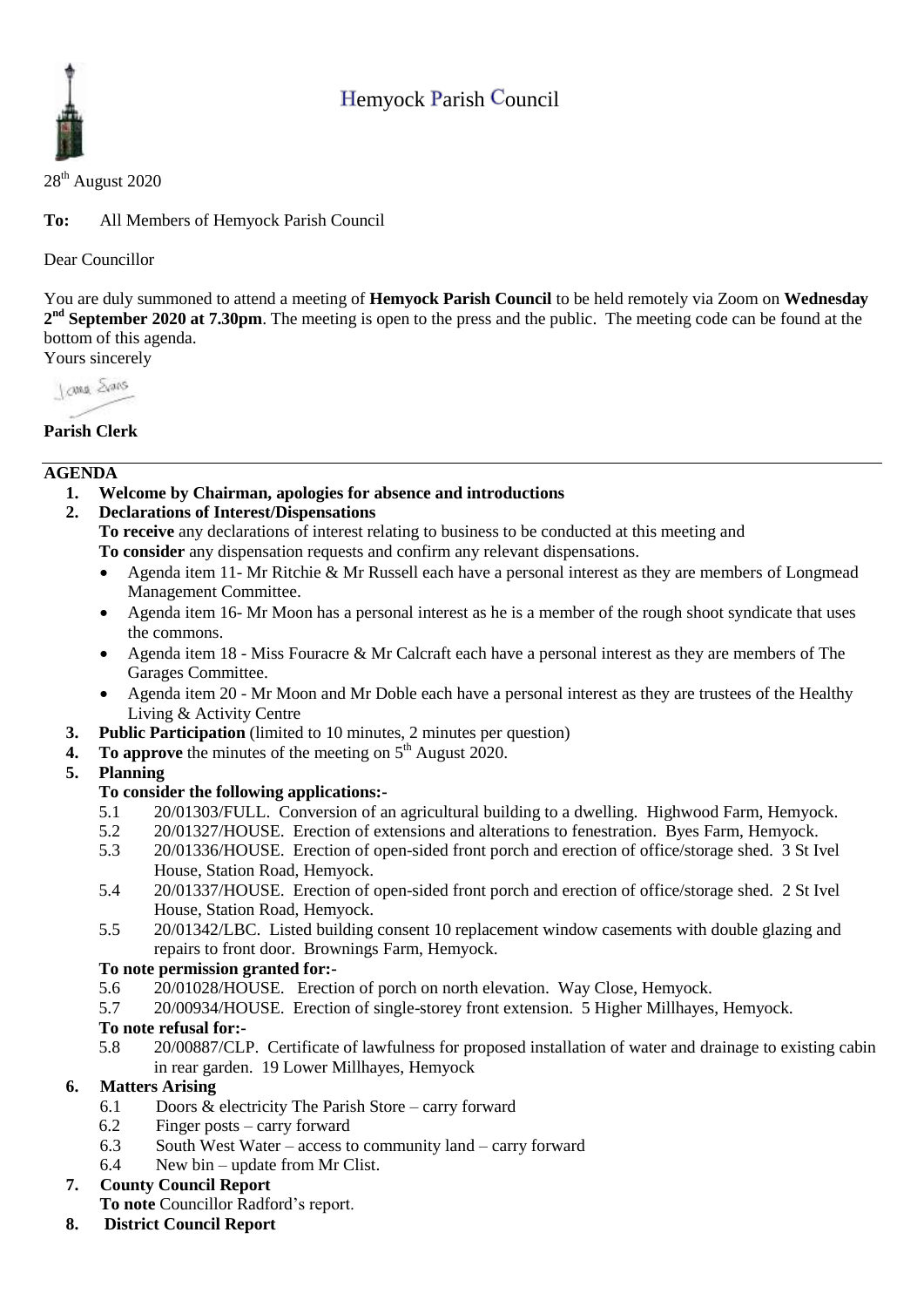**Update** from Councillor Clist

- **9. Finance** 
	- 9.1 **To agree** income and expenditure and bank reconciliation
- **10. Clerk Update** 
	- **To receive** update from Clerk
- **11. Longmead**
	- 11.1 bridge update from Mr Povah
	- 11.2 Play Area update from Mr Ritchie.
	- 11.3 BMX track- carry forward
	- 11.4 Grass cutting discuss and agree funding for cutting football pitches
- **12. Highways** 
	- 12.1 Station Road pavement **update** from clerk.
- **13. 106 Projects – discuss and agree** any projects update from Mr Ritchie
- **14. Cemetery**

**To receive** any relevant information

- **15. Footpaths**
	- **To receive** any relevant information.
- **16. Commons Management Group CMG**
	- 16.1 **Update** reference hard standing area at Hemyock Turbary Mr Moon.
- **17. Village Maintenance**
	- 17.1 **To discuss and agree** additional tasks
- **18. Garages Youth Project** 
	- **To receive** any relevant information
- **19. Blackdown Hills Parish Network To receive** any relevant information
- **20. Blackdown Healthy Living & Activities Centre**
	- **To receive** any relevant information
	- 20.1 Loft insulation update from Mr Russell
	- 20.2 Asbestos survey consider quotations and agree contractor
	- 20.3 Crash Barrier in car park discuss and agree design and way forward
- **21. Asset Management** 
	- **To receive** any relevant information
- **22. Community Land**
	- 22.1 Cavanna Homes, play area discuss latest email from Cavanna Homes.
- **23. Correspondence**
	- **To consider**
	- 23.1 Weedkiller email from parishioner with regard to use of weedkiller and alternatives.
	- 23.2 Car park consider request from doctors surgery to use car park for one day for flu jabs
- **24. Public Participation**
- **25. PR**
- **26. Date of Next Council Meeting – Wednesday 7 nd October 2020 at 7.30pm. (Venue to be confirmed)**

*Donna Evans is inviting you to a scheduled Zoom meeting. Topic: HPC Time: Sep 2, 2020 07:30 PM London Join Zoom Meeting https://us02web.zoom.us/j/88450969762?pwd=U3B0bHVvMEZTand4bHpaTXNrU1hKUT09 Meeting ID: 884 5096 9762 Passcode: HPC Meeting ID: 884 5096 9762 Passcode: 240920 Find your local number: https://us02web.zoom.us/u/kAj8RSUOs*